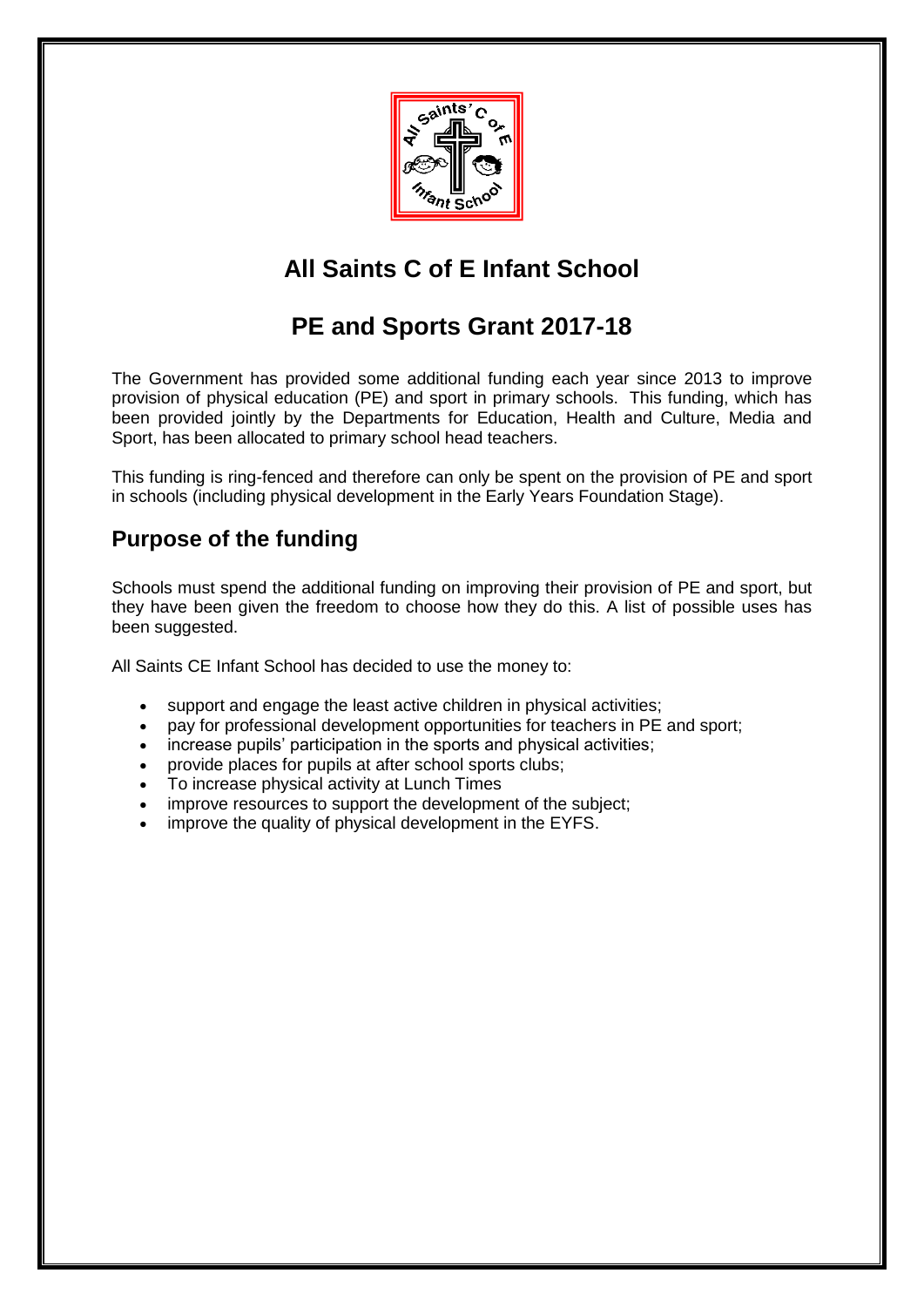# **Sports Grant Report 2017-18**

| Grant received - £16,530<br>Total number of full-time pupils on roll<br>83                                                                      |                                                                                                                                                              |                                                                                          |  |
|-------------------------------------------------------------------------------------------------------------------------------------------------|--------------------------------------------------------------------------------------------------------------------------------------------------------------|------------------------------------------------------------------------------------------|--|
| <b>Summary of grant spending 2017-18</b>                                                                                                        |                                                                                                                                                              |                                                                                          |  |
| <b>Objective</b>                                                                                                                                |                                                                                                                                                              |                                                                                          |  |
| To effectively use the Sports Grant to raise the profile and outcomes for children in PE, sport and physical<br>activity across school          |                                                                                                                                                              |                                                                                          |  |
| Planned spending record 2016-17                                                                                                                 |                                                                                                                                                              |                                                                                          |  |
| <b>Objective</b>                                                                                                                                | <b>Activity</b>                                                                                                                                              | Cost                                                                                     |  |
| To improve the quality of teaching and learning in PE<br>through the use of REAL PE and REAL Gym, and the<br>mentoring of teaching staff        | PE coordinator and class<br>teachers to work together<br>across the collaboration to<br>implement the REAL PE and<br>REAL Gym programme                      | Purchase of REAL<br>Gym programme<br>and training<br>£1,800                              |  |
| To source and maintain high quality gym equipment<br>allowing all children to take part at their various ability<br>levels                      | Audit of school resources and<br>restocking of core equipment to<br>ensure children have access to<br>quality apparatus                                      | £200                                                                                     |  |
| To increase physical activity at lunchtimes and break<br>times                                                                                  | Employ a worker to lead<br>games/physical activity for<br>targeted groups of pupils at<br>lunchtimes                                                         | £3,000                                                                                   |  |
| To be active members of the Ashfield Sports Partnership<br>to ensure that more children participate in local sporting<br>events than in 2017-18 | Retain membership of the<br>Ashfield Sports Partnership and<br>provide transport to local sports<br>events                                                   | Membership<br>£700<br>Transport<br>£500                                                  |  |
| To further promote the mental health and wellbeing of all<br>pupils included targeted provision of vulnerable pupils.                           | Pastoral Leader to run nurture<br>groups using strategies from<br>ELSA Training.<br>Pastoral Leader to train pupils<br>to support their peers.               | 2 Terms<br>January 2018<br>£5000                                                         |  |
| To promote physical activity and emotional wellbeing<br>through music, movement and singing.<br>To train staff to deliver the program.          | Throughout the year children<br>will access high quality music<br>and movement activities with a<br>quality, peripatetic teacher.                            | £1500<br>$ASC - 2 hour$<br>session                                                       |  |
|                                                                                                                                                 |                                                                                                                                                              | £800                                                                                     |  |
| To train staff in strategies that support pupils with<br>identifies mental health issues.                                                       | <b>INSET day lead by Elaine</b><br>Wainaina from the Mental<br>Health First Aid team.<br>Monday 30 <sup>th</sup> October 2017.                               | £400                                                                                     |  |
| To further develop opportunities for children to develop<br>gross motor skills, co-ordination and balance in the early<br>years                 | Purchase outdoor wooden<br>blocks for large-scale building<br>and climbing<br>Purchase wheeled bicycles &<br>Storage to develop balance and<br>co-ordination | £900 - Blocks<br>£110 - Storage<br>$£738 - blkes$<br>$£1000 - Storage$<br>£100 - Helmets |  |
| To source and maintain high quality gym equipment<br>allowing all children to take part at their various ability<br>levels                      | Throughout the year children<br>will have the opportunities to<br>access high quality coaches in<br>dance, football and cricket.                             | External coaches<br>£1000<br><b>Total: 17,748</b>                                        |  |
|                                                                                                                                                 |                                                                                                                                                              |                                                                                          |  |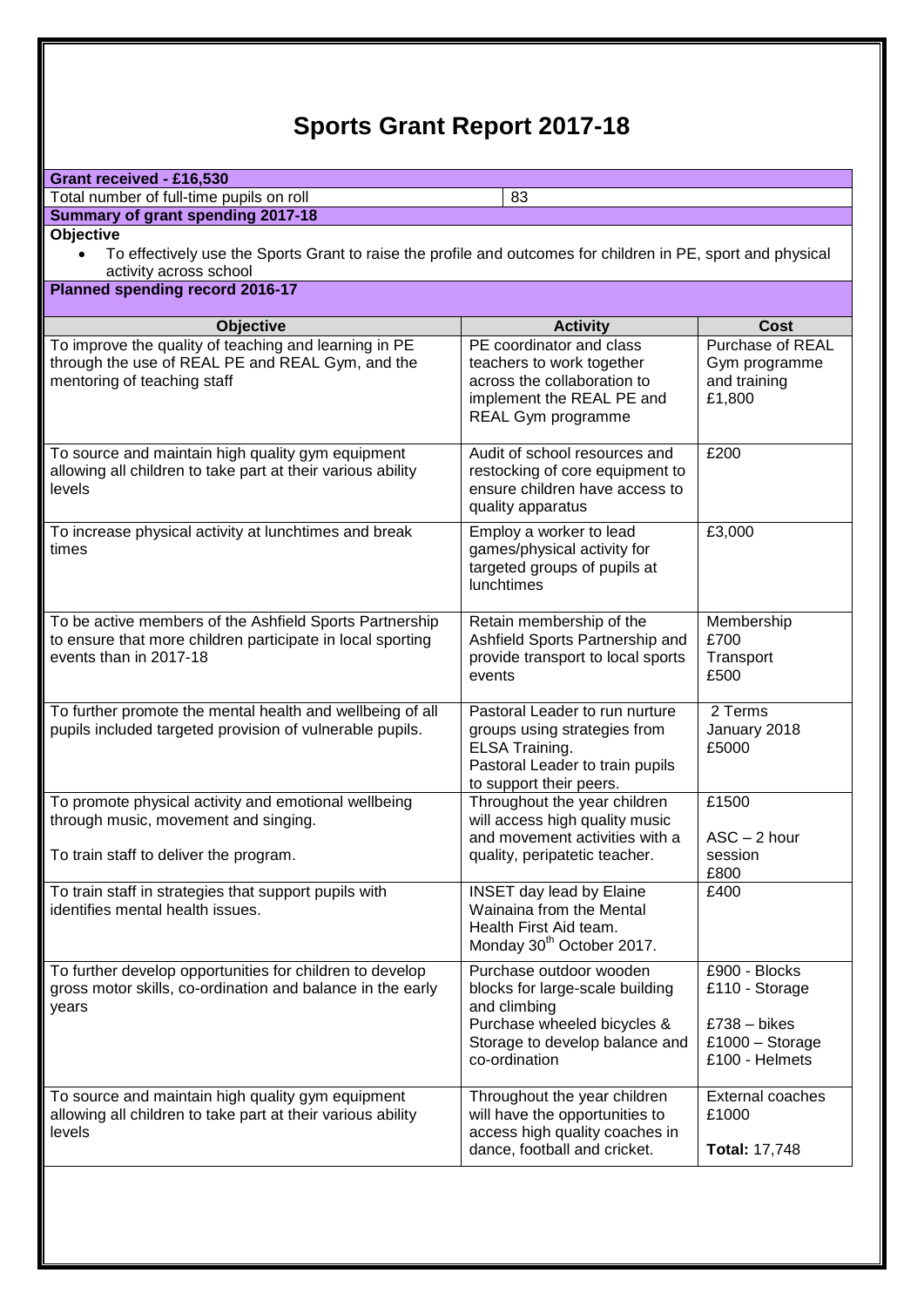#### **Evaluation of Impact**

| Grant received - £8,655                                                                                                                  |                                                                                                                                     |  |
|------------------------------------------------------------------------------------------------------------------------------------------|-------------------------------------------------------------------------------------------------------------------------------------|--|
| Total number of full-time pupils on roll: 88                                                                                             |                                                                                                                                     |  |
| Impact of grant spending 2016-2017                                                                                                       |                                                                                                                                     |  |
| <b>Objective</b>                                                                                                                         | <b>Impact</b>                                                                                                                       |  |
| To improve the quality of teaching and learning in<br>$\bullet$<br>PE through the use of coaches, and the mentoring<br>of teaching staff | Lesson observations data reveals that the quality of<br>PE teaching has improved 50% good or better to 75%<br>being good or better. |  |
| To research new ideas for PE/Sport and physical<br>activity<br>To expand the range of after school clubs                                 | 40% of pupils now access after school clubs.<br>Compared to 10 previously.                                                          |  |
| available to children and encourage all children to<br>access them (places are free of charge)                                           | The introduction of the trim trail has increased lunch<br>time activity from 28% to 55%.                                            |  |
| To increase physical activity at lunchtime<br>To audit PE equipment both for PE/Sport and<br>physical development                        | Audit was carried out and new equipment was order<br>and been used in PE lessons.                                                   |  |
| To be active members of the Ashfield Sports<br>$\bullet$<br>Partnership to ensure children participate in local<br>sporting events       | ASP meetings attended by coordinator and Head<br>Teacher.                                                                           |  |

|           | Reception |     |          |     |
|-----------|-----------|-----|----------|-----|
|           | Autumn    |     | Summer   |     |
| Emerging  | 8 chn     | 27% | 6 chn    | 20% |
| Expected  | 9 chn     | 30% | $16$ chn | 53% |
| Exceeding | 13 chn    | 43% | 8 chn    | 27% |
| On Track  | 22 chn    | 73% | 24 chn   | 80% |

|           | Year     |     |          |     |
|-----------|----------|-----|----------|-----|
|           | Autumn   |     | Summer   |     |
| Emerging  | 7 chn    | 28% | 4 chn    | 16% |
| Expected  | $15$ chn | 60% | $15$ chn | 60% |
| Exceeding | 3 chn    | 12% | 6 chn    | 24% |
| On Track  | $18$ chn | 72% | $21$ chn | 84% |

|           | Year 2 |     |          |     |
|-----------|--------|-----|----------|-----|
|           | Autumn |     | Summer   |     |
| Emerging  | 6 chn  | 22% | 3 chn    | 11% |
| Expected  | 17 chn | 60% | $17$ chn | 60% |
| Exceeding | 5 chn  | 18% | 8 chn    | 29% |
| On Track  | 22 chn | 78% | $25$ chn | 89% |